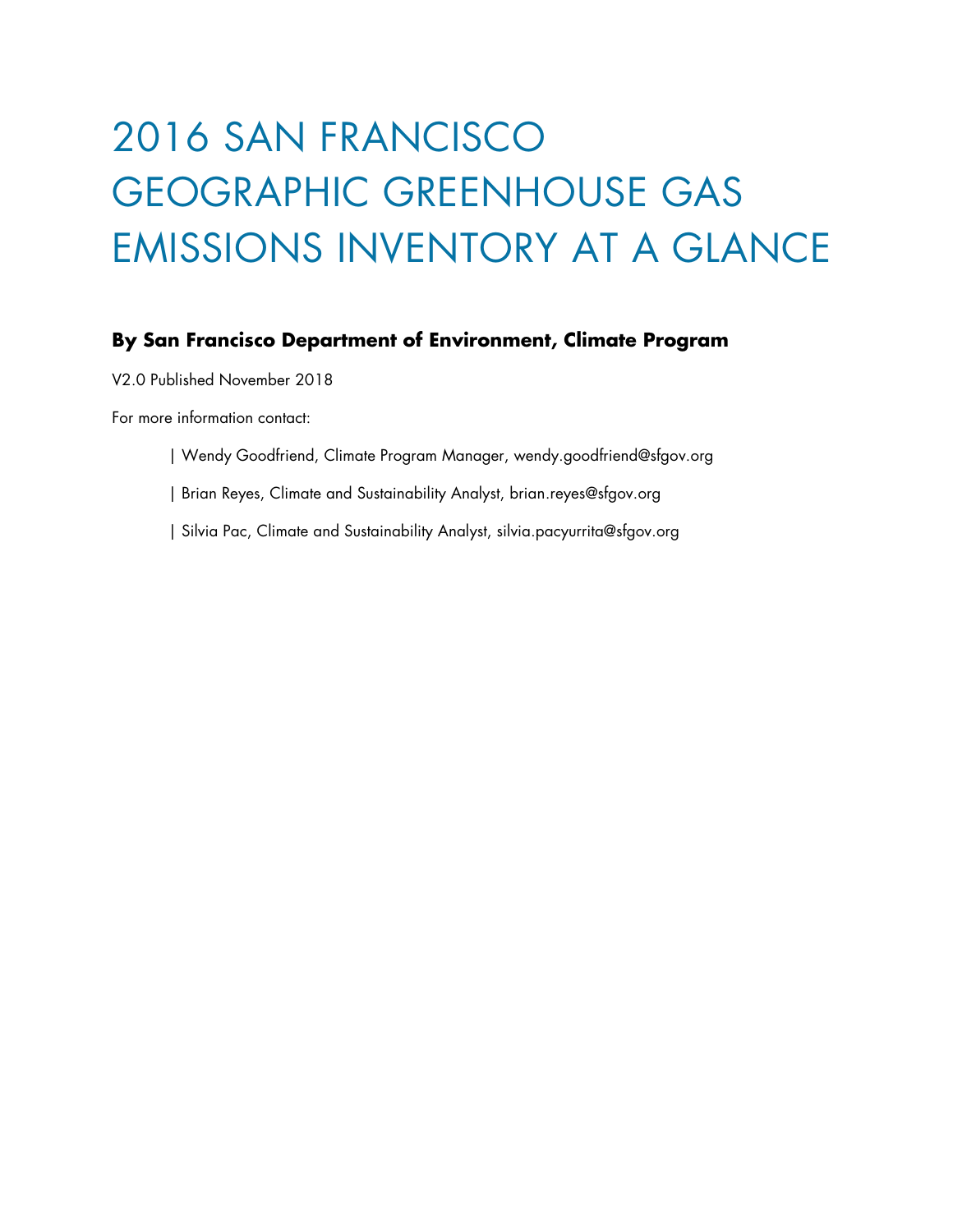## TABLE OF CONTENTS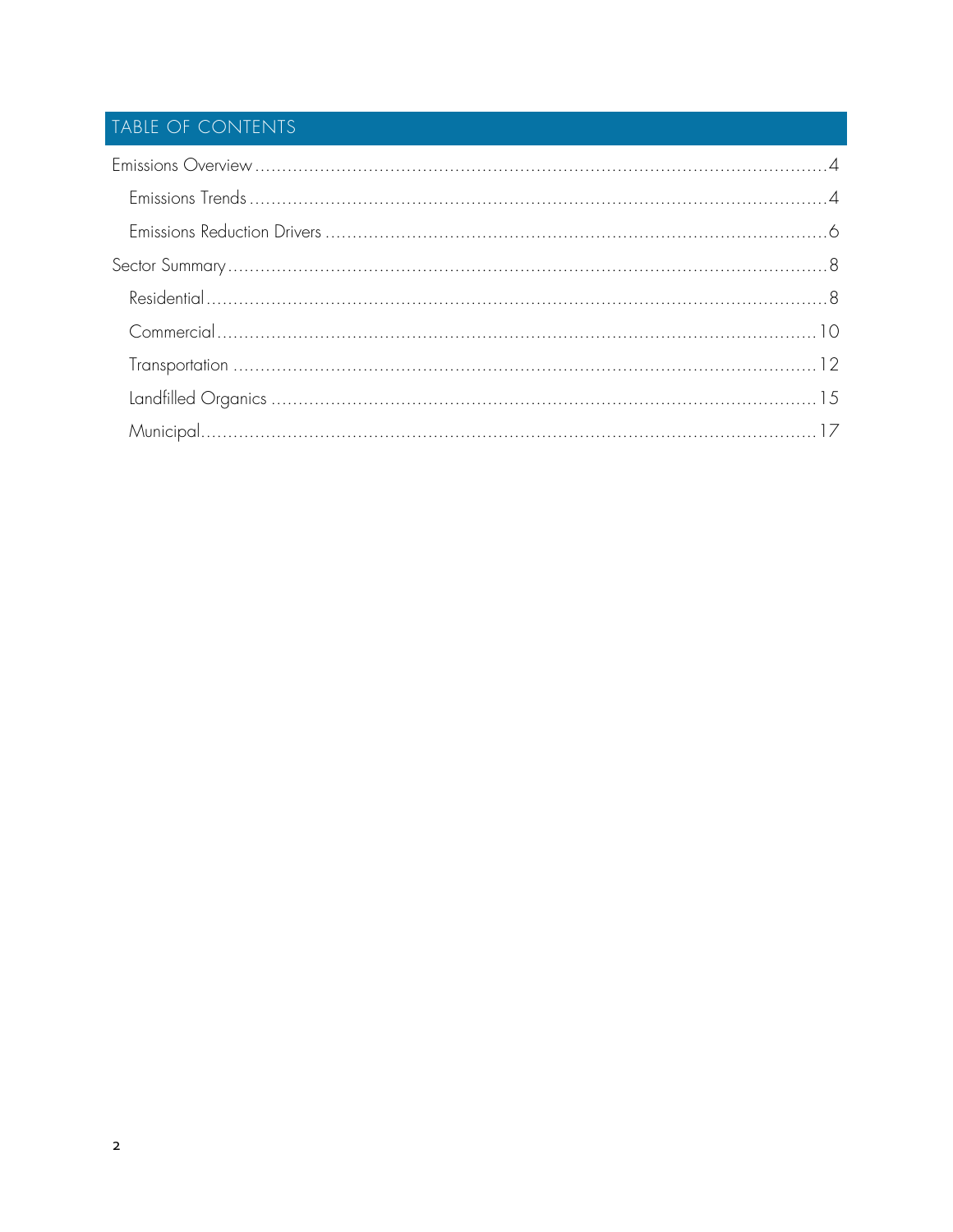# **1990-2016** San Francisco trends

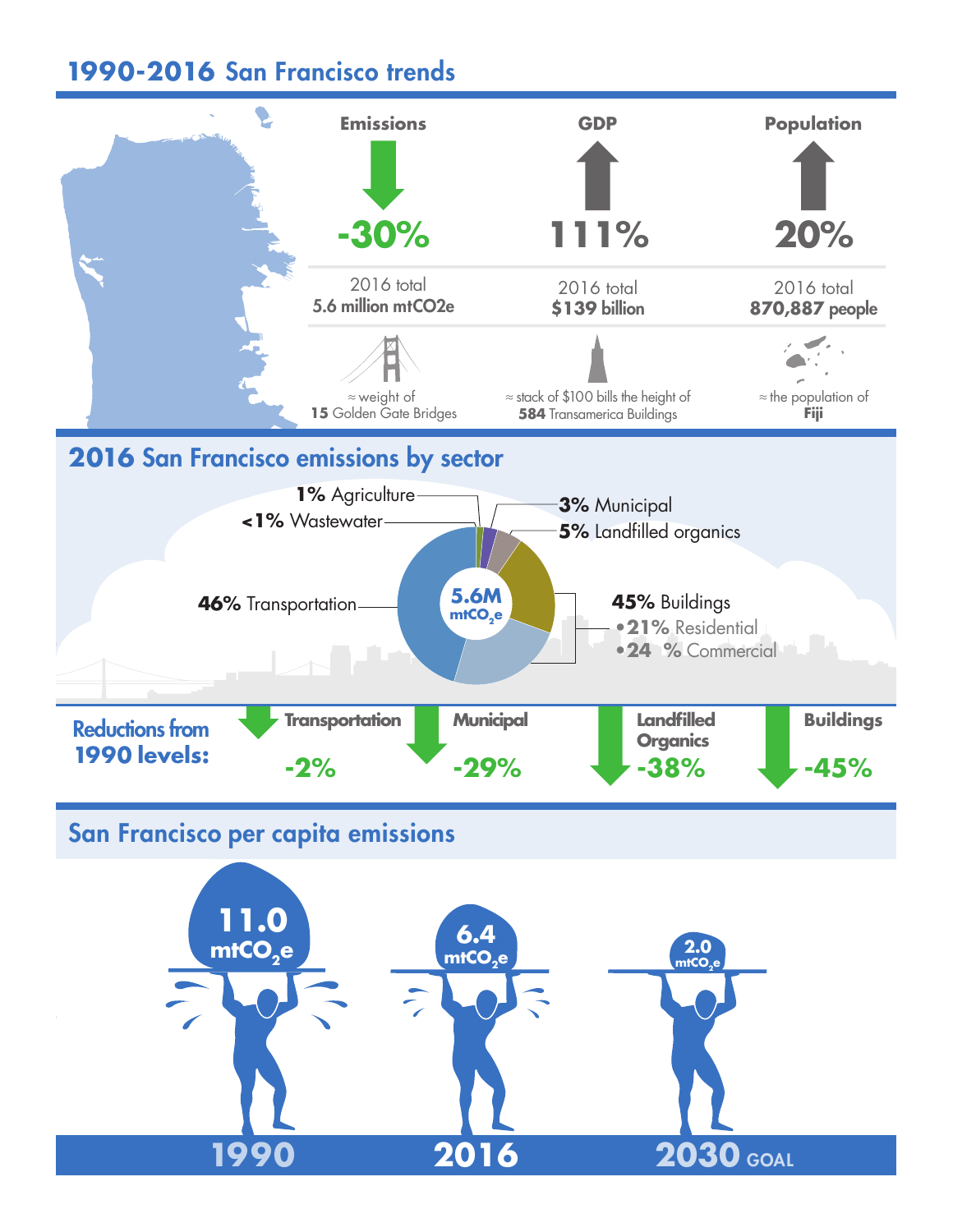[Intentionally Left Blank]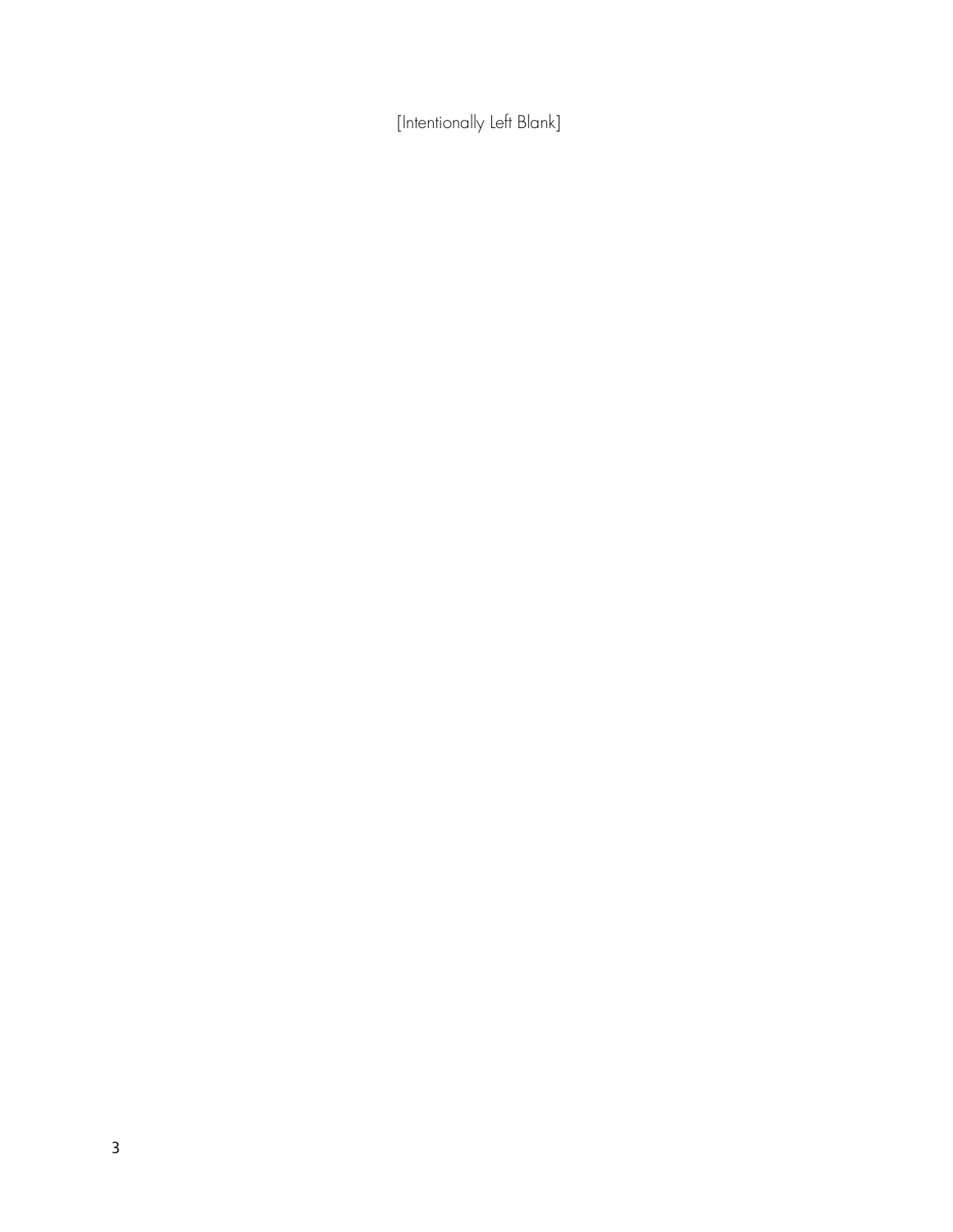### <span id="page-4-0"></span>EMISSIONS OVERVIEW

### EMISSIONS TRENDS

In 2016, San Francisco's community-wide greenhouse gas (GHG) emissions, or carbon footprint, totaled 5.6 million mtCO<sub>2</sub>e (Fig. 1). The four sectors tracked in the 2016 inventory include:

- The Residential sector accounted for 21% of the city's carbon footprint, with 82% of emissions from natural gas 16% from electricity and 2% from other fuels (Fig. 2).
- The Commercial sector accounted for 24% of the city's carbon footprint, with 57% of emissions from natural gas, 38% from electricity, and 4% from steam
- The Transportation sector accounted for 45% of the city's carbon footprint, with 71% from passenger vehicles, 17% from Ships and Boats (non-ferry), 6% from off-road equipment, and 6% from public transportation.
- The Landfilled Organics sector accounted for 5% of the city's carbon footprint<sup>1</sup>.
- The Municipal sector, including facilities and fleet, accounted for a little less than 3% of the city's carbon footprint, with nearly all emissions from natural gas and vehicle fuel use.
- The Agriculture and Wastewater sector accounted for [2](#page-4-2)% of the city's carbon footprint.<sup>2</sup>

In 2016, San Francisco successfully reduced emissions 30% below 1990 levels from 8.0 million to 5.6 million mtCO2e (Fig. 1). Declines occurred across the top five of the six sectors tracked.

- The Residential sector declined 40%
- The Commercial sector declined 48%
- The Transportation sector declined 2%
- The Landfilled Organics sector declined 38%
- The Municipal sector declined 29%
- Agriculture and Wastewater sectors increased 4%

Emission reductions were achieved even though San Francisco's population increased 20% during the same time period. In 2016, San Francisco's emissions per capita was 6.43 mtCO<sub>2</sub>e compared to 10.99 mtCO<sub>2</sub>e in 1990, a 41% decline.

 $\overline{\phantom{a}}$ 

<span id="page-4-1"></span><sup>1</sup> Emissions from Landfilled Organics, previously known as the Waste sector, occur when disposed organics break down (decompose) in a landfill and produce methane.

<span id="page-4-2"></span><sup>&</sup>lt;sup>2</sup> Agriculture and Wastewater sectors are relatively new sectors tracked. These sectors will be analyzed and discussed at length during the 2017 At-A-Glance reporting cycle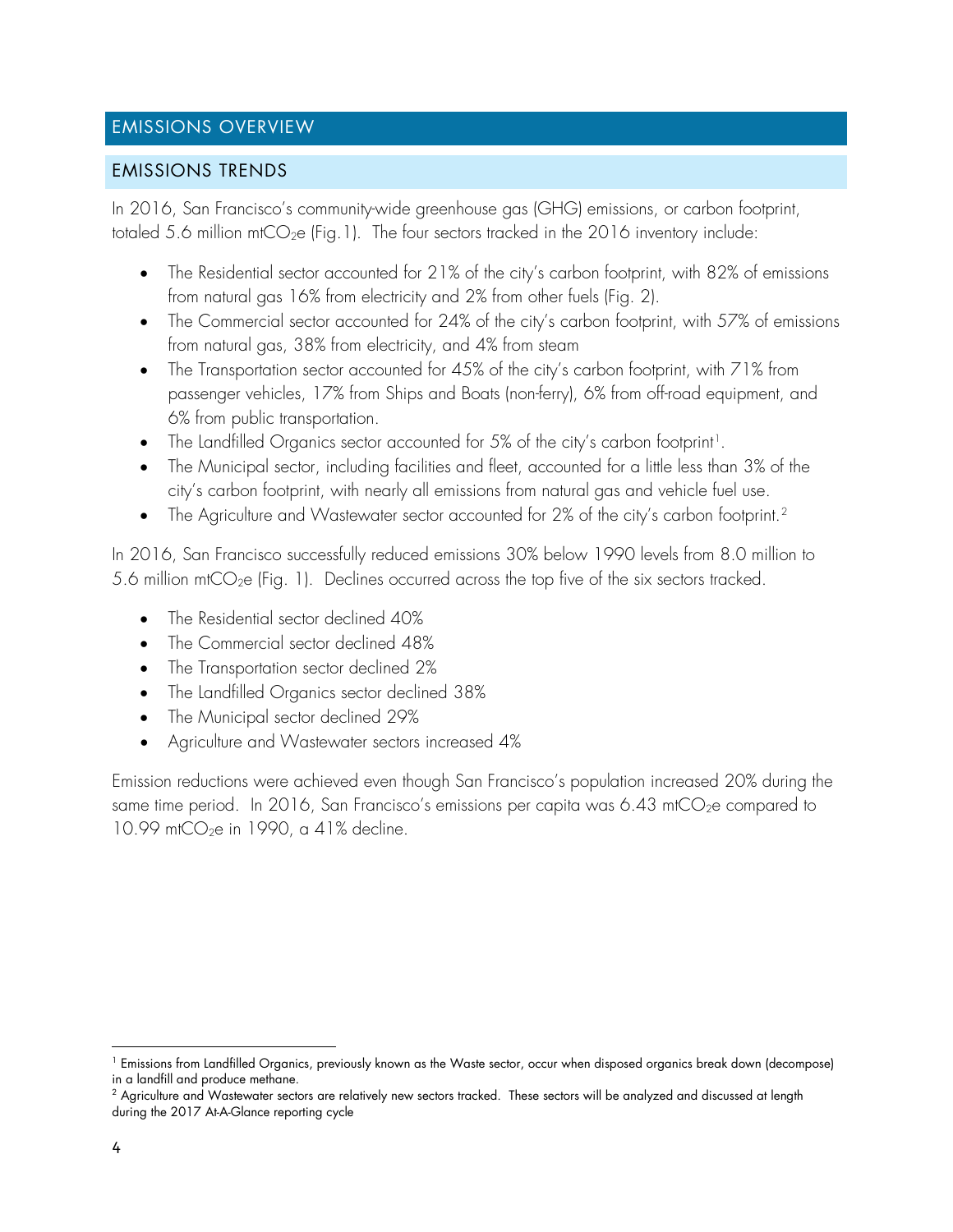

**Figure 1. San Francisco's GHG emissions from inventory year 1990 to 2016.**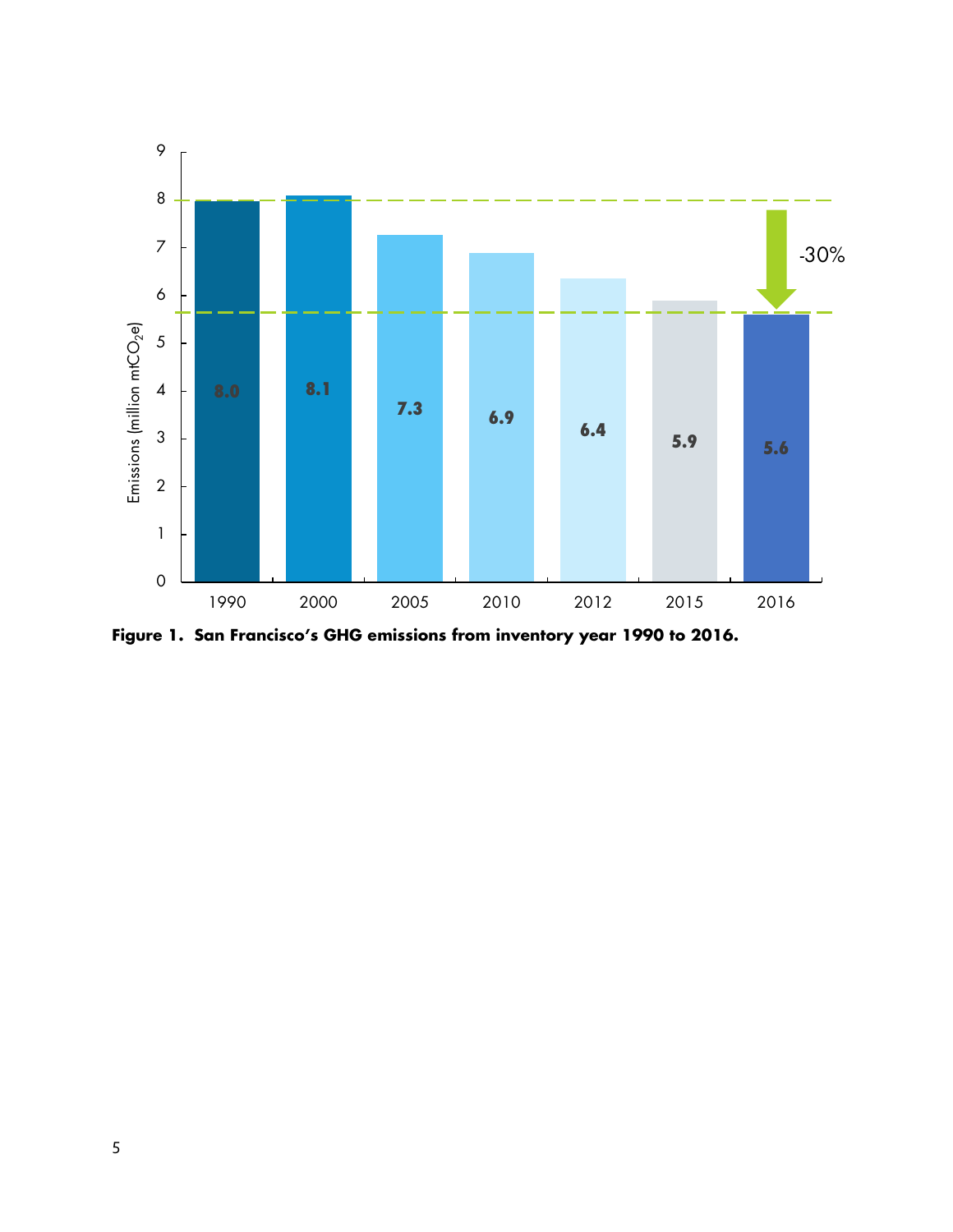<span id="page-6-0"></span>

### **Figure 2. 2016 emissions by sector.**

### EMISSIONS REDUCTION DRIVERS

Reductions in emissions can be attributed to a variety of factors, including changes in the weather and the implementation of innovative technologies, policies and programs. The main drivers of the emission reductions observed between 1990 to 2016 were:

- Emissions from Landfilled Organics has been reduced 38% since1990. Recent growth in the economy and population has led to increases in both construction and demolition, resulting in an increase in material sent to landfill. However, the amount disposed per capita, thus emissions per capita from landfilled organics, held steady.
- The electric grid has become cleaner for all of San Francisco's over time. City-owned buildings switched to100% GHG-free electricity in 2012 and there continues to be annual improvements in PG&E's renewables portfolio<sup>[3](#page-6-1)</sup> mix which serves the private sector.

# Impact of Weather on Emissions

It is important to differentiate between long-term emissions reductions driven by new technologies, policies and programs and short-term reductions due to changes in factors such as the weather. Understanding how weather impacts emission levels is important because there are likely to be shortterm, year-to-year variations in emissions as San Francisco continues to make progress towards longerterm reduction targets.

<span id="page-6-1"></span> $\overline{a}$ 3California's cleaner grid is driven at the state level through the Renewable Portfolio Standards (RPS), which sets a goal of 33% renewable energy by 2020 and 50% by 2030.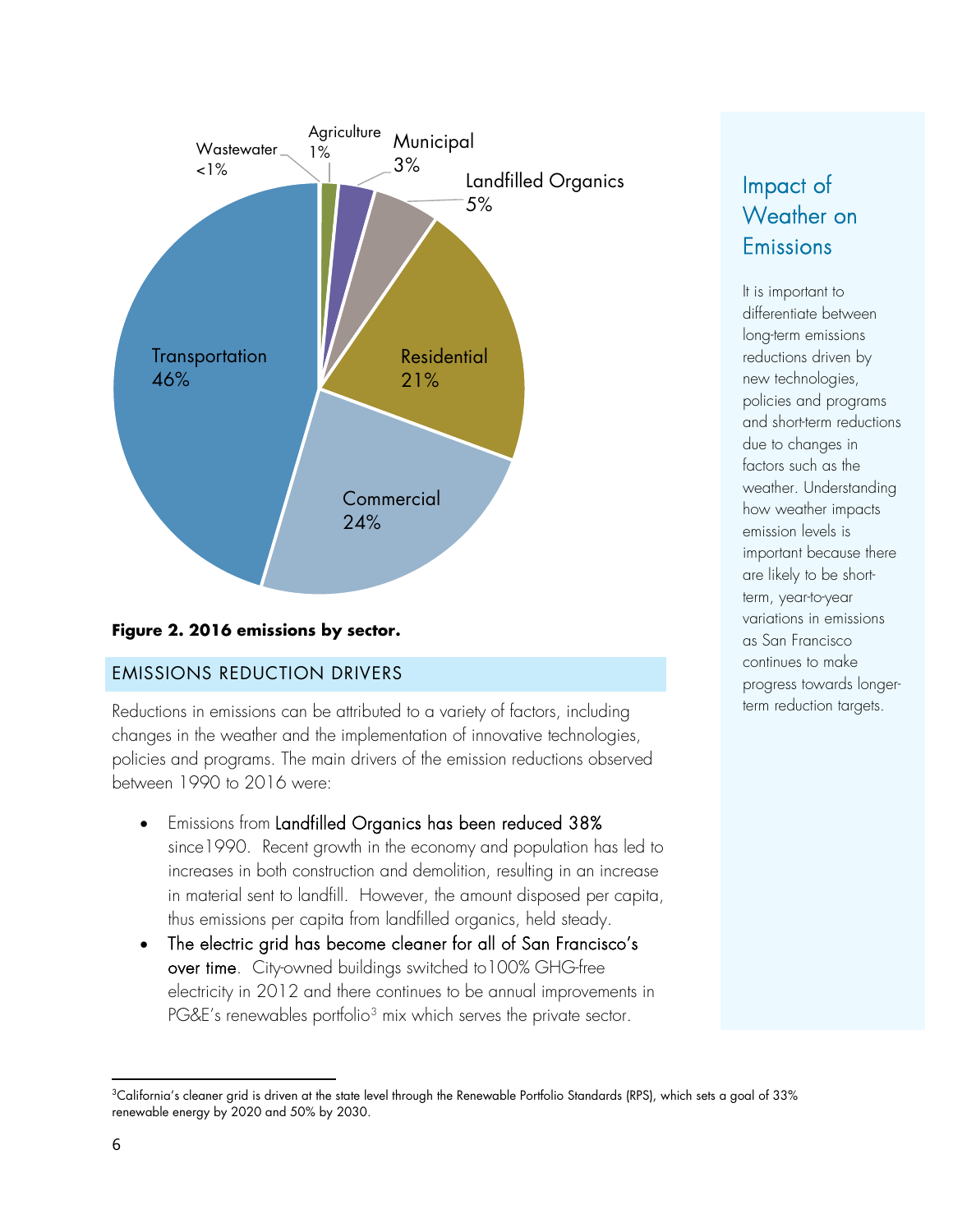- Starting in 2016, CleanPowerSF, San Francisco's Community Choice Aggregation program, increased its renewables portfolio and expanded its customer base while reinvesting ratepayer funds locally in energy efficiency programs and new renewable energy facilities.
- A scale-up in energy efficiency programs helped stem demand for electricity and natural gas. During 2016, San Francisco's Energy Watch program saved 398 San Francisco commercial and multifamily properties a total of 5.9 million kWh, which is an average of \$2,668 in annual utility costs and reduced carbon emissions by 1,084 mtCO<sub>2</sub>e tons, an equivalent of avoiding approximately 2.7 million miles driven by passenger vehicles.
- Progressive green building codes and standards in San Francisco resulted in more than 596 building projects, totaling over 133 million square feet, becoming LEED certified between 2004 and 2017. In addition, the City had 52 city-owned buildings and interiors LEED certified between 2004 and 2016, totaling 7.2 million square feet.
- Cleaner fuels helped decouple transportation emissions from growth. Between 1990 and 2016 commuting into and out of the city increased in parallel with a booming economy. Even with an additional 362.6 million vehicle miles added to San Francisco roads between 1990 and 2016, vehicle emissions declined 11.6%, primarily due to State efforts to reduce the carbon intensity of vehicle fuels.
- By switching to renewable diesel, emissions from SF MUNI buses and municipal fleet vehicles declined 36% between 2015 and 2016 at the same time that total fuel usage increased by 4%
- Improvements in State and Federal appliance and energy standards reduced electricity and natural gas use in new as well as renovated buildings.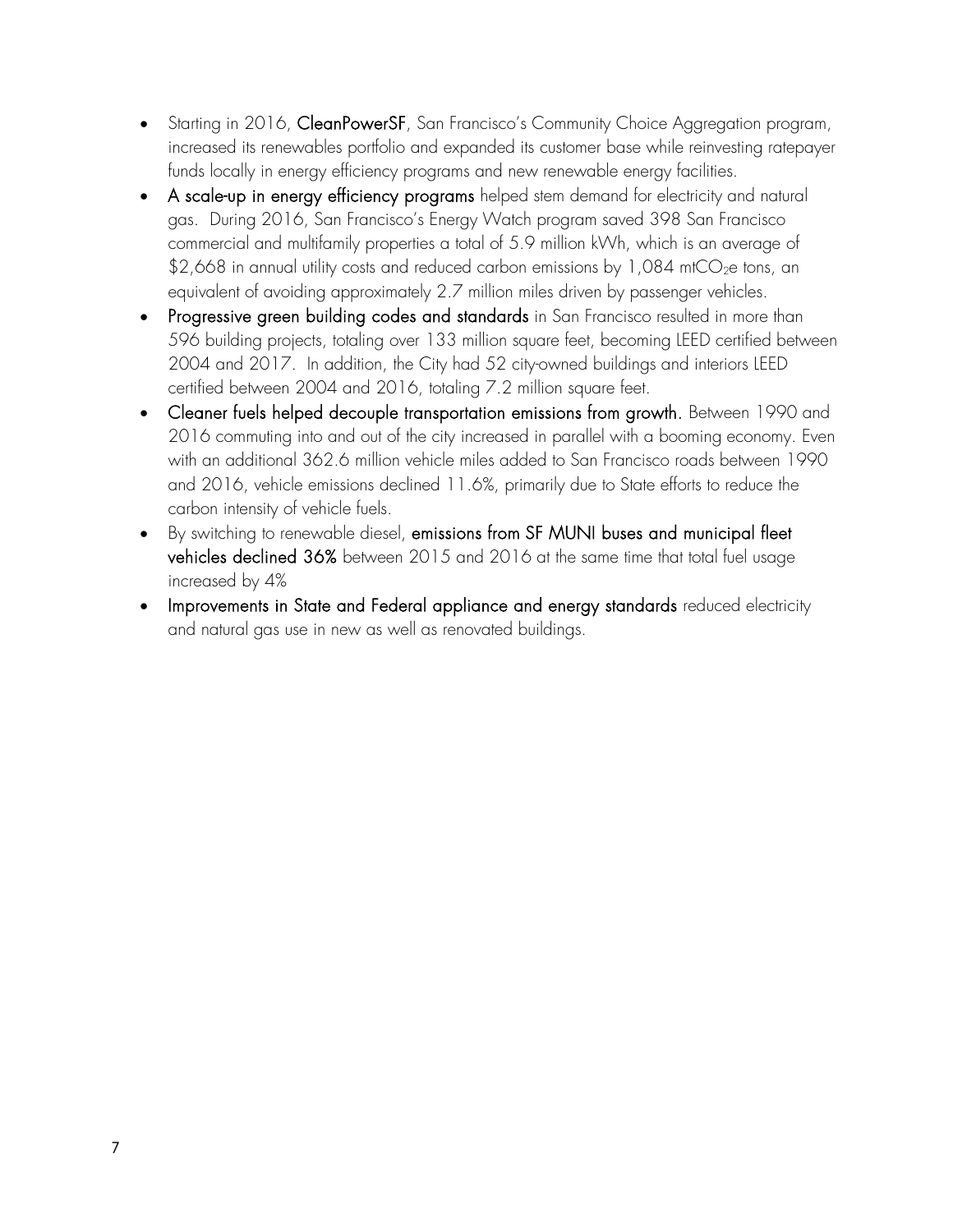#### <span id="page-8-0"></span>SECTOR SUMMARY

San Francisco inventories are completed in accordance with the ICLEI U.S. Community Protocol (USCP) for Accounting and Reporting of Greenhouse Gas Emissions. The methodology and sectors tracked were third party verified in inventory year 2012. The 2016 inventory was completed according to the guidance of the verifiers. In 2015, the City began reporting its emissions to C40 to improve its GHG emissions inventory by using a newer protocol to estimate emissions referred to as the Global Protocol for Community-Scale Greenhouse Gas Emissions Inventories (GPC). GPC is a framework unifying emissions inventories globally while incorporating new categories to track. San Francisco has been tracking its emissions since 1990; hence, it continues to use the ICLEI USCP to report on sectors historically tracked for consistency and trending purposes. San Francisco continues to disclose emissions under the GPC framework for reporting purposes to and compliance with the Global Covenant of Mayors (GCOM).

Below is an in-depth analysis of 2016 emissions trends since 1990 in the Residential, Commercial, Transportation, Landfilled Organics, and Municipal sectors. The Agriculture and Wastewater sectors are new sectors tracked this reporting cycle. These sectors will not be analyzed herein and will be discussed at length during the 2017 At-A-Glance reporting cycle.

### RESIDENTIAL

In 2016, emissions in the Residential sector totaled 1,178,841 mtCO<sub>2</sub>e accounting for 21% of San Francisco's GHG emissions (Fig. 3). Emissions from the Residential sector have declined 40% below 1990 levels mainly due to a combination of a cleaner electrical grid, improved energy codes, and continual implementation of city-wide energy efficiency programs (Fig 4). Residential sector emissions are from energy used to heat household spaces, provide lighting, and power appliances. Emissions from the Residential sector are mostly from natural gas use (82%) compared to electricity (16%) and other fuels (2%) because of San Francisco's push to increase its renewables portfolio (Fig 5).

Between inventory year 2015 and 2016 residential sector emissions decreased from 1,200,641to  $1,178,841$  mtCO<sub>2</sub> e (2% decrease). With continued improvements in building efficiency and expanded enrollment of customers in CleanPowerSF, energy used in the Residential sector should continue to trend downward over time.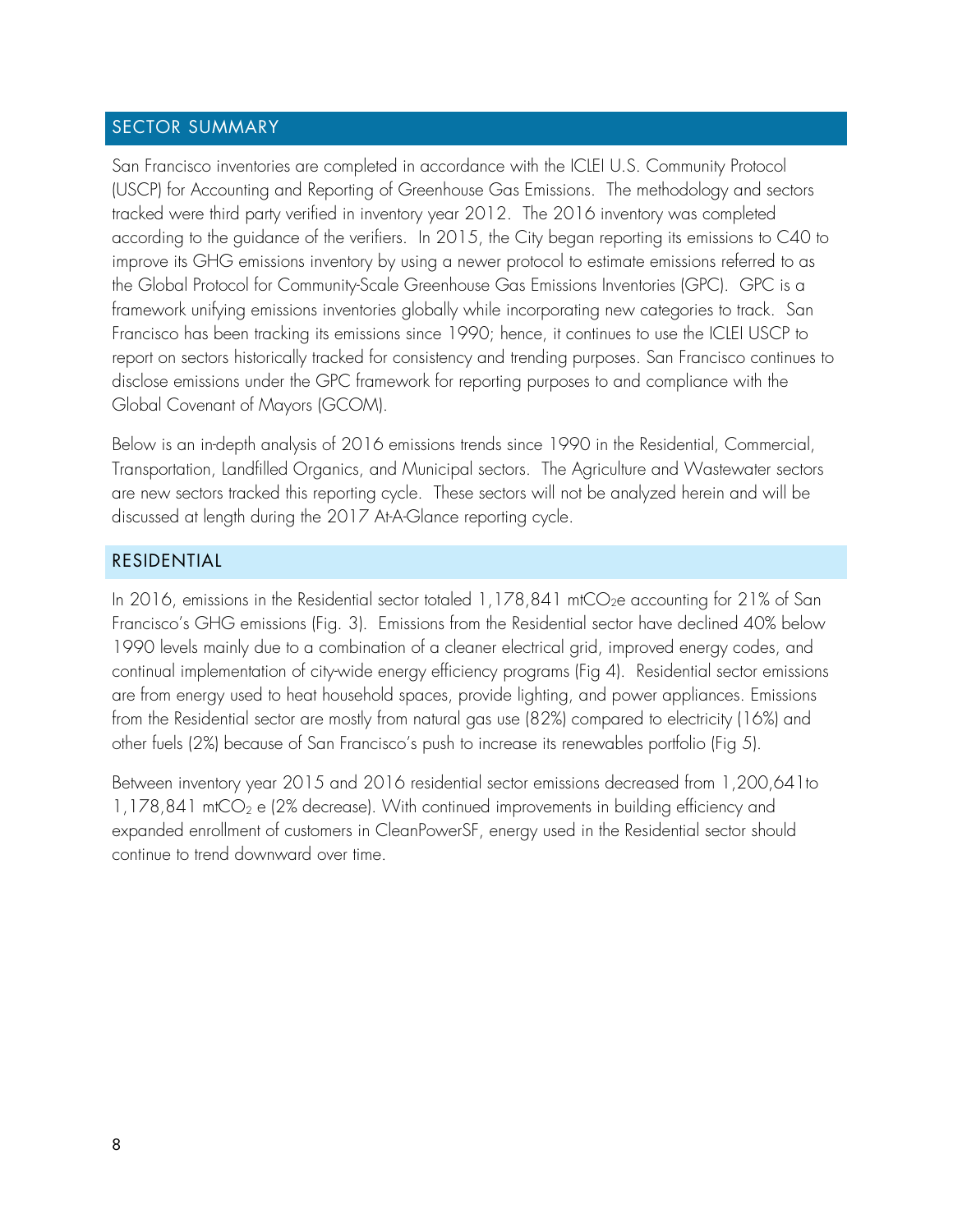

**Figure 3. 2015 Residential sector emissions.**



**Figure 4. Residential sector emissions changes compared to 1990 levels.**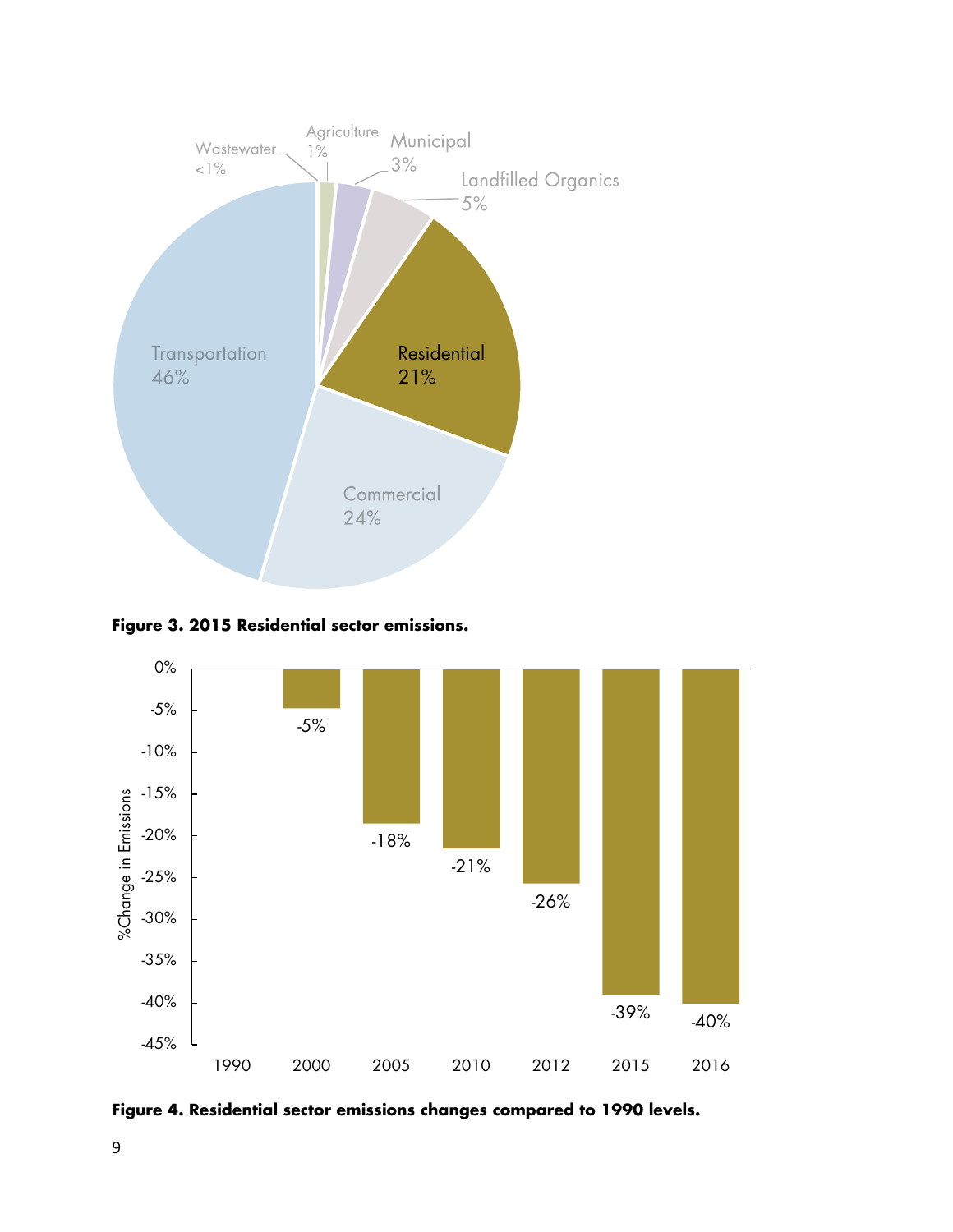<span id="page-10-0"></span>

**Figure 5. 2016 Residential sector emissions by commodity.**

### **COMMERCIAL**

In 2016, emissions in the Commercial<sup>[4](#page-10-1)</sup> sector (including commercial and industrial, direct access, district, and steam loop customers<sup>5</sup>) totaled 1,339,841 mtCO<sub>2</sub>e accounting for 24% of San Francisco's GHG emissions (Fig. 6). Emissions from the Commercial sector declined 48% below 1990 levels mainly due to a combination of a cleaner electrical grid, improved energy codes, and continual implementation of city-wide energy efficiency programs, and the completion of the downtown district steam loop (Fig. 7). Commercial sector natural gas use was responsible for the largest share of emissions (57%) compared to electricity (38%) and steam (5%) (Fig. 8).

Emissions between 2015 and 2016 steadily declined from 1,616,658 to 1,339,841 mtCO<sub>2</sub>e (12%) decrease) (Fig 7), even though colder weather in 2016 resulted in more natural gas use. Similar to the Residential sector, with continued improvements in building efficiency and enrollment of customers in CleanPowerSF, energy used in the Commercial sector should continue to trend downward over time.

<span id="page-10-1"></span><sup>4</sup> There are more commercial buildings than industrial buildings in San Francisco. In addition, the commercial sector includes the Industrial sector because of California's Data Privacy Aggregation rules, which causes the two sectors to be combined.

<span id="page-10-2"></span><sup>5</sup> Direct Access is electricity usage for customers for whom PG&E provides transmission and distribution services, but not electricity generation (Commercial, Industrial as well as Residential). District electricity includes accounts such as BART, School Districts, Hospital Districts, Water or Sewer Districts, Fire Districts, Junior College Districts, District Fairs, Public Utility Districts, Community Service Districts, Cemetery Districts, Mosquito Abatement Districts and/or Park Districts. The steam loop is powered by natural gas use and serves only commercial and municipal customers in the downtown core.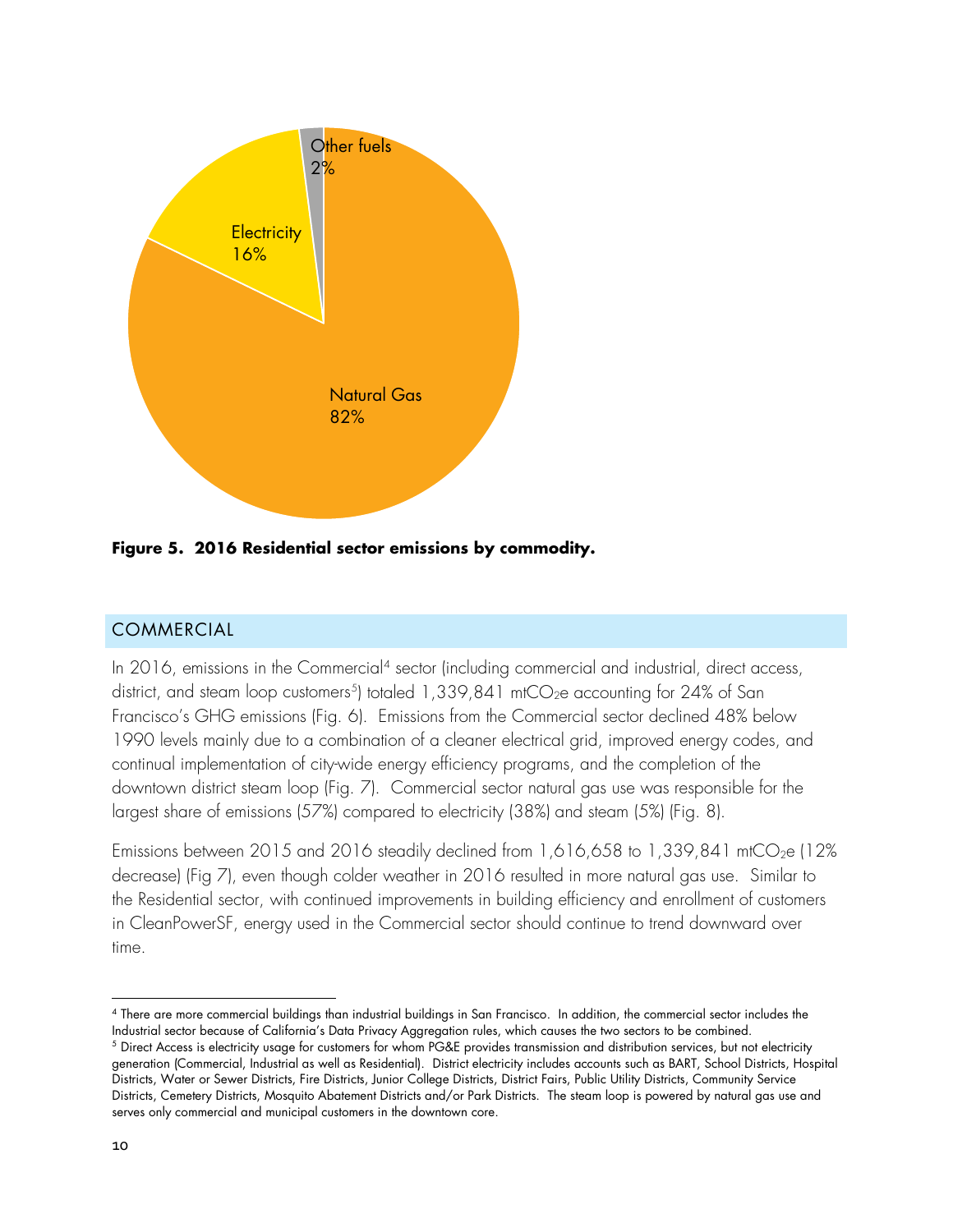

**Figure 6. 2016 Commercial sector emissions.**



**Figure 7. Commercial sector emissions changes compared to 1990 levels.**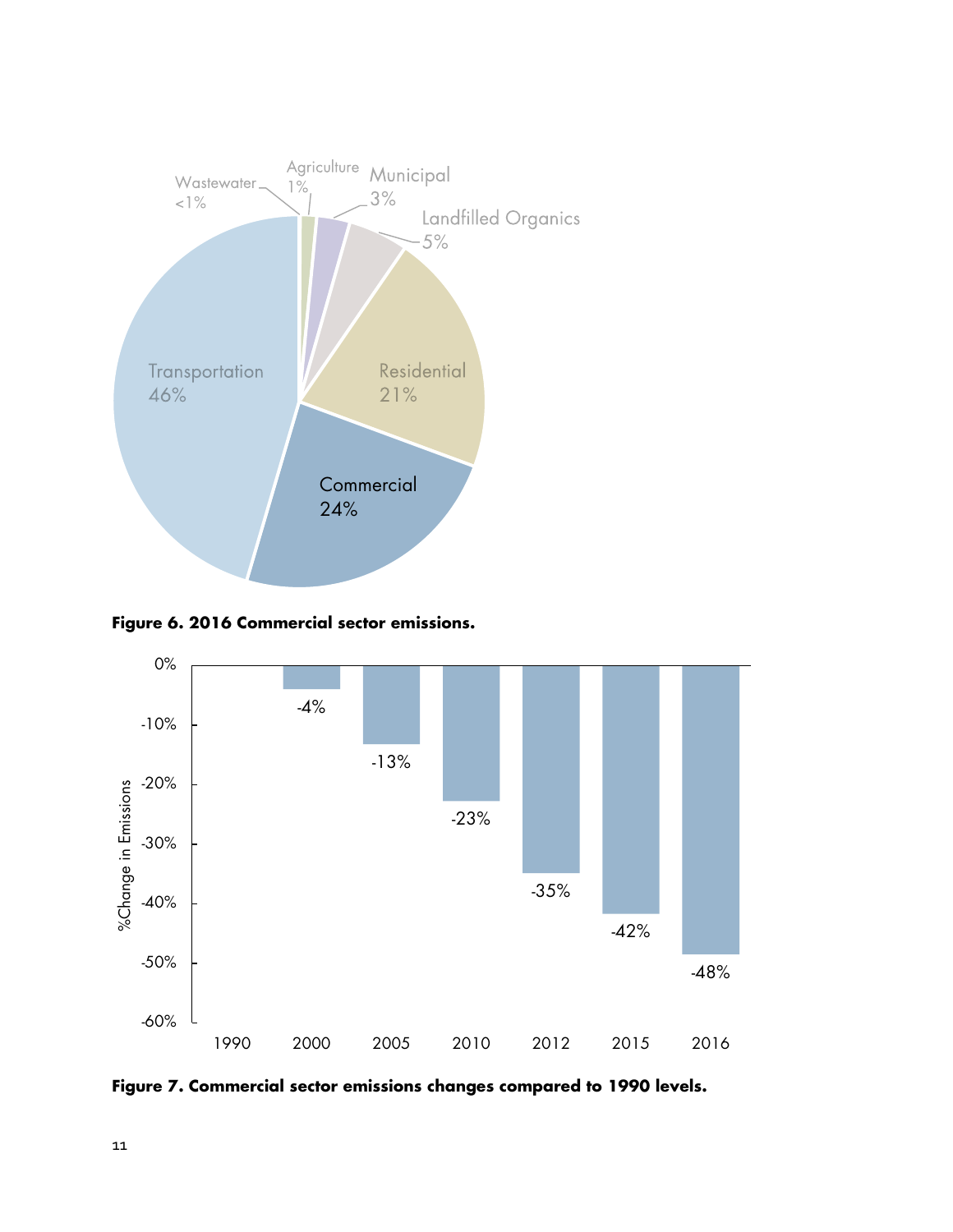<span id="page-12-0"></span>



### TRANSPORTATION

In 2016, emissions in the Transportation sector totaled  $2,547,222$  mtCO<sub>2</sub>e, accounting for 46% of San Francisco's GHG emissions (Fig. 9). Emissions from the Transportation sector have declined 2% below 1990 levels mainly due to higher fuel efficiency standards and cleaner vehicle fuels mandated by the State of California (Fig. 10). Gasoline used by the Transportation sector was responsible for the largest share of emissions (71%) compared to diesel (20%), Other fuels (6%), electricity (3%), and renewable/biodiesel (<1%)<sup>[6](#page-12-1)</sup> (Fig. 11). Furthermore, passenger vehicles (cars and trucks) were responsible for the major share of emissions totaling 1,802,053 mtCO<sub>2</sub>e, accounting for  $71\%$  $71\%$ <sup>7</sup> of total Transportation sector emissions (Fig. 12). Maritime Ships and Boats accounted for 17% of emissions totaling  $444,837$  mtCO<sub>2</sub>e while Off-road Equipment accounted for 6% of emissions totaling 150,681. Public Transportation accounted for the other 6% of emissions totaling 149,893 mtCO<sub>2</sub>e. There were significant reductions realized in San Francisco's public transit fleet with emissions from MUNI declining largely due to light rail services switching to 100% GHG free electricity and buses switching to renewable diesel.

Transportation sector emissions decreased from 2.62 to 2.55 million mtCO<sub>2</sub>e (3% decrease) between inventory year 2015 and 2016 despite population and economic growth, an increase in public transportation ridership, and the number of passenger vehicle miles traveled. The decrease in

<span id="page-12-1"></span> $6$  Trace amount of emissions from the CH<sub>4</sub> and N<sub>2</sub>O portion of renewable diesel and biodiesel.

<span id="page-12-2"></span><sup>&</sup>lt;sup>7</sup> Gasoline consumed makes up the major (~94%) share of passenger vehicle emissions with a small portion from diesel (~4%).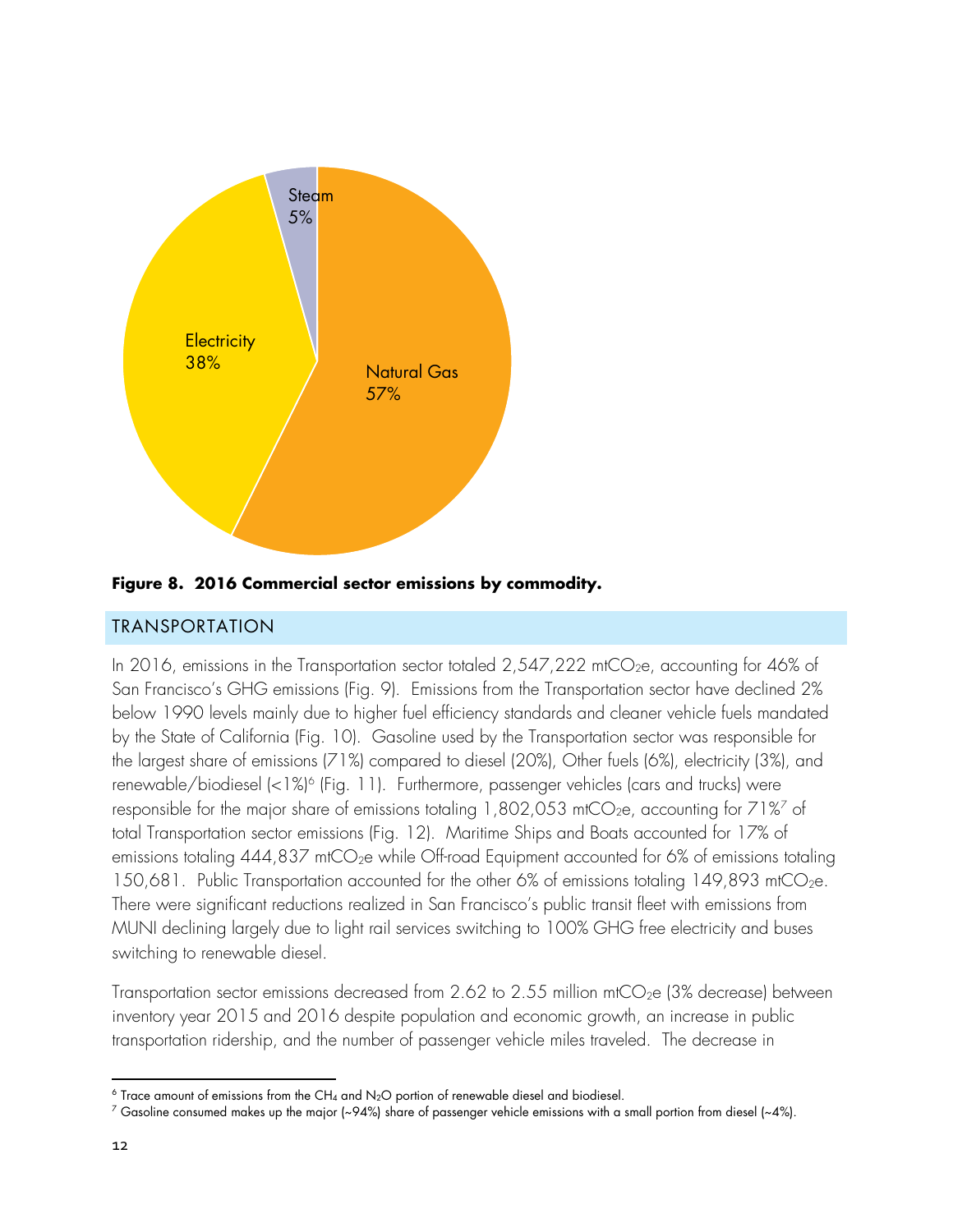emissions was due to a variety of factors. First, passenger and commercial vehicles miles traveling into and out of the city increased in parallel with a booming economy. Even with an increase in vehicle miles traveled from 3.97 to 4.01 billion (~37.5 million vehicle miles traveled increase) on San Francisco roads in 2016, vehicle emissions declined 3%. This reduction was driven by the State's success in reducing vehicle fuel carbon intensity. Second, by switching to renewable diesel, MUNI bus emissions have declined  $48\%$  between 2015 and 2016, from 38,613 to 20,008 mtCO<sub>2e</sub>, even as fuel use increased by 4.6%. Lastly, commuter ferry diesel consumption slightly decreased between 2015 and 2016, which resulted in a 3.2% emissions decline from 22,640 to 21,923 mtCO<sub>2</sub>e even as commuter ferry ridership into and out of San Francisco increased. Similarly, Caltrain commuter rail saw a 4% decline in emissions due to a decrease in fuel use even as ridership increased.



**Figure 9. 2016 Transportation sector emissions.**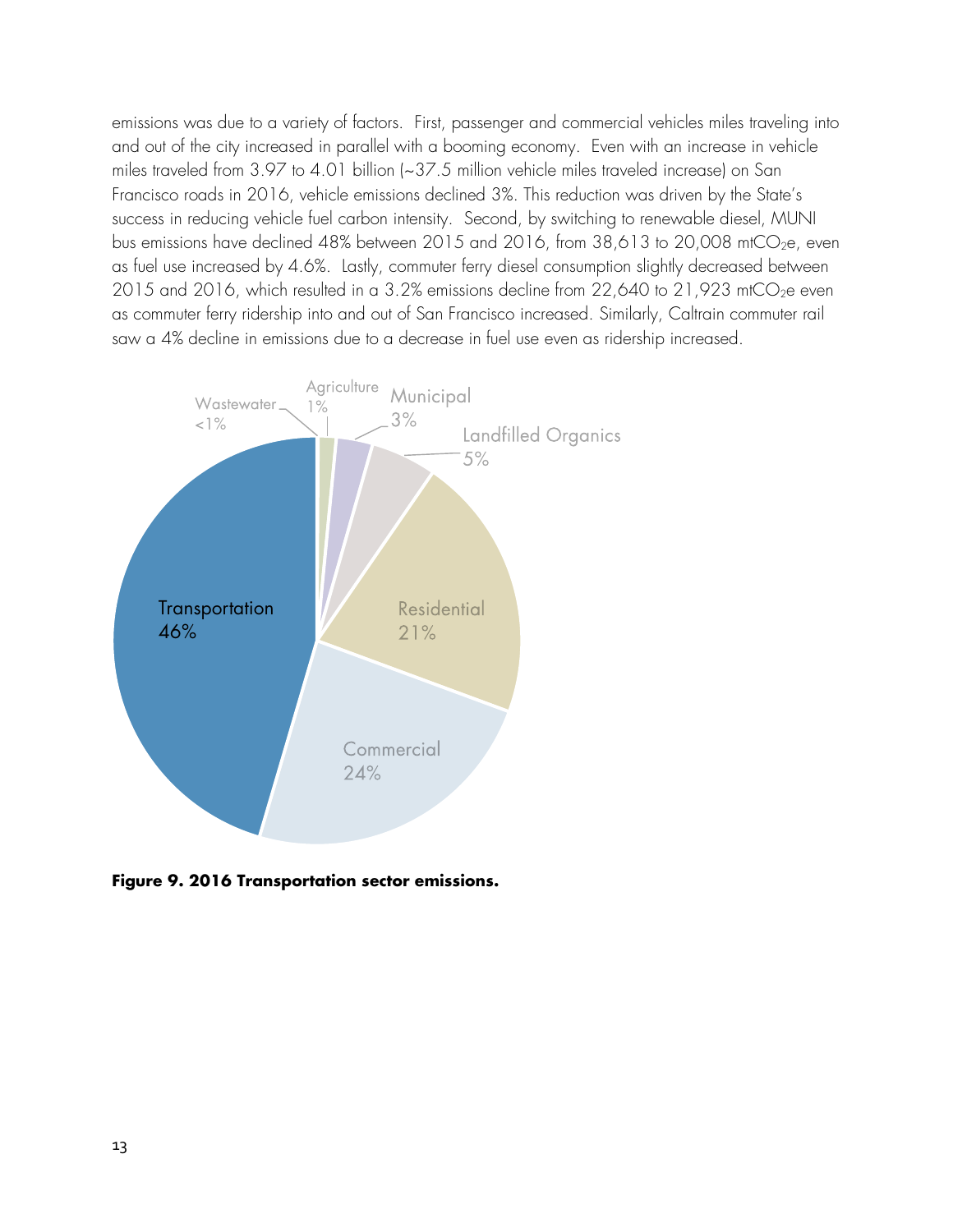

**Figure 10. Transportation sector emissions changes compared to 1990 levels.**



**Figure 11. 2016 Transportation sector emissions share by commodity.**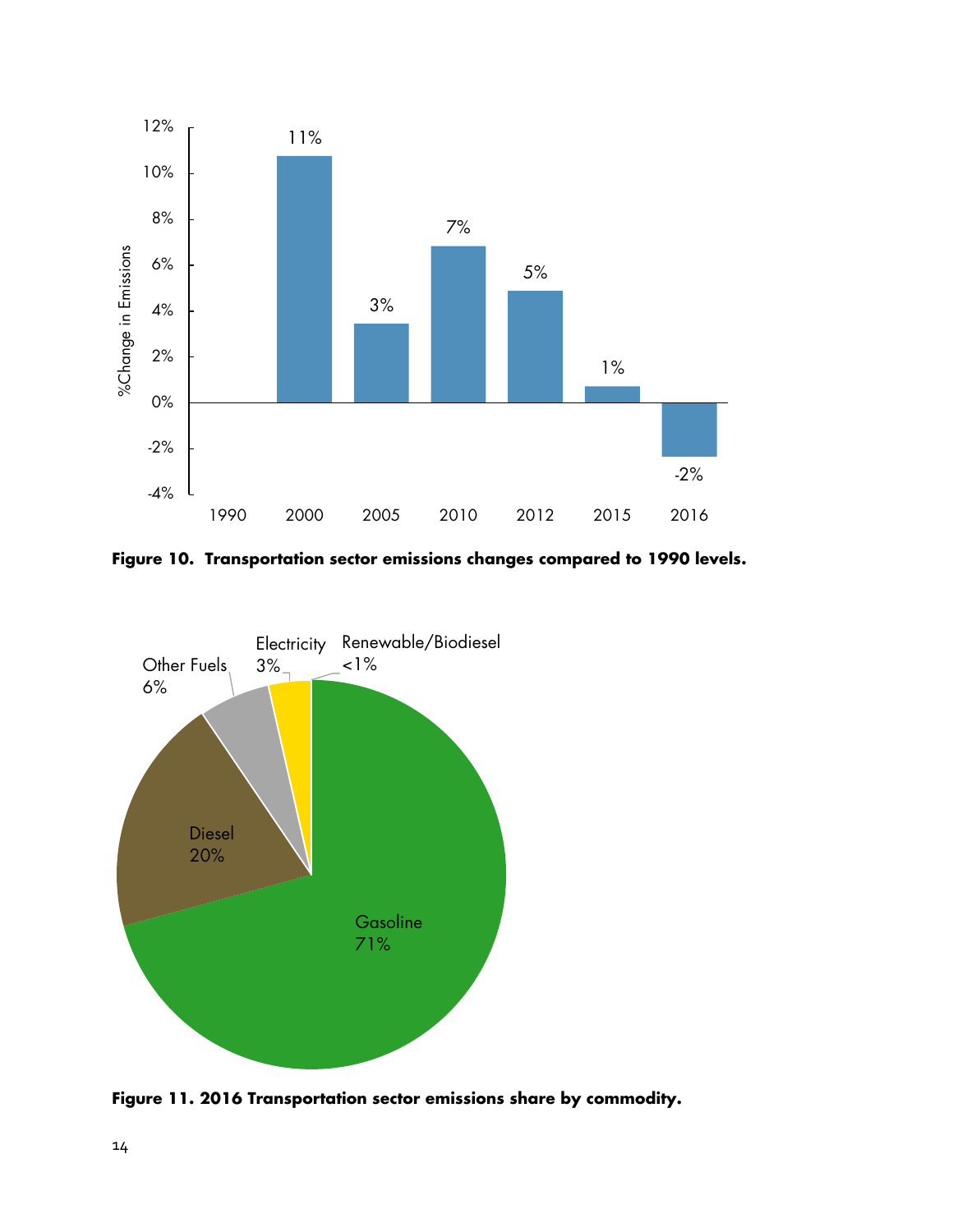<span id="page-15-0"></span>

#### **Figure 12. 2016 Transportation sub-sector emissions.**

### LANDFILLED ORGANICS

In 2016, emissions in the Landfilled Organics sector<sup>[8](#page-15-1)</sup> totaled 290,230 mtCO<sub>2</sub>e, accounting for 5% of San Francisco's GHG emissions (Fig. 13). Organic materials sent to landfill decomposes and releases methane emissions to the atmosphere. Emissions from the Landfilled Organics sector have declined 38% below 1990 levels due to successful diversion, recycling and composting in the city (Fig. 14).

Landfilled Organics sector emissions increased 1.3% between inventory year 2015 and 2016. In recent years, growth in the economy and population has driven a construction and demolition<sup>[9](#page-15-2)</sup> boom, resulting in an increase in discarded organic and inorganic material sent to landfill. However, the amount of material (in tons) disposed per capita, thus emissions per capita from landfilled organics, held steady even as San Francisco's residential population increased.

<span id="page-15-1"></span><sup>&</sup>lt;sup>8</sup> Referred to as the Waste sector during previous inventory years.

<span id="page-15-2"></span><sup>9</sup> Construction and demolition is a mixture of inorganic materials such as concrete, metals and glass as well as organic materials such as wood and cardboard. Organic materials decompose in landfills and release methane.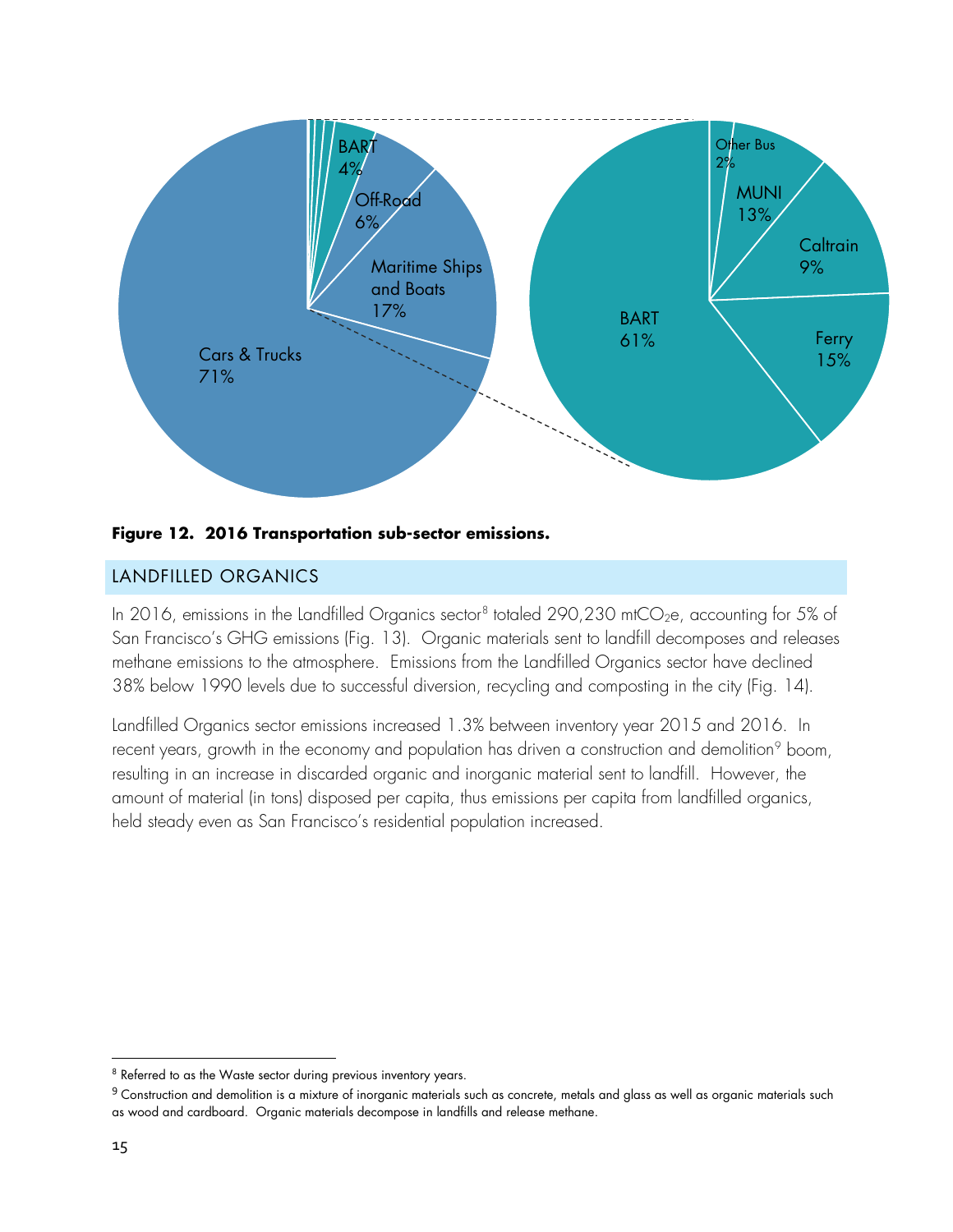

**Figure 13. 2016 Landfilled Organics sector emissions.**



**Figure 14. Landfilled Organics sector emissions changes compared to 1990 levels.**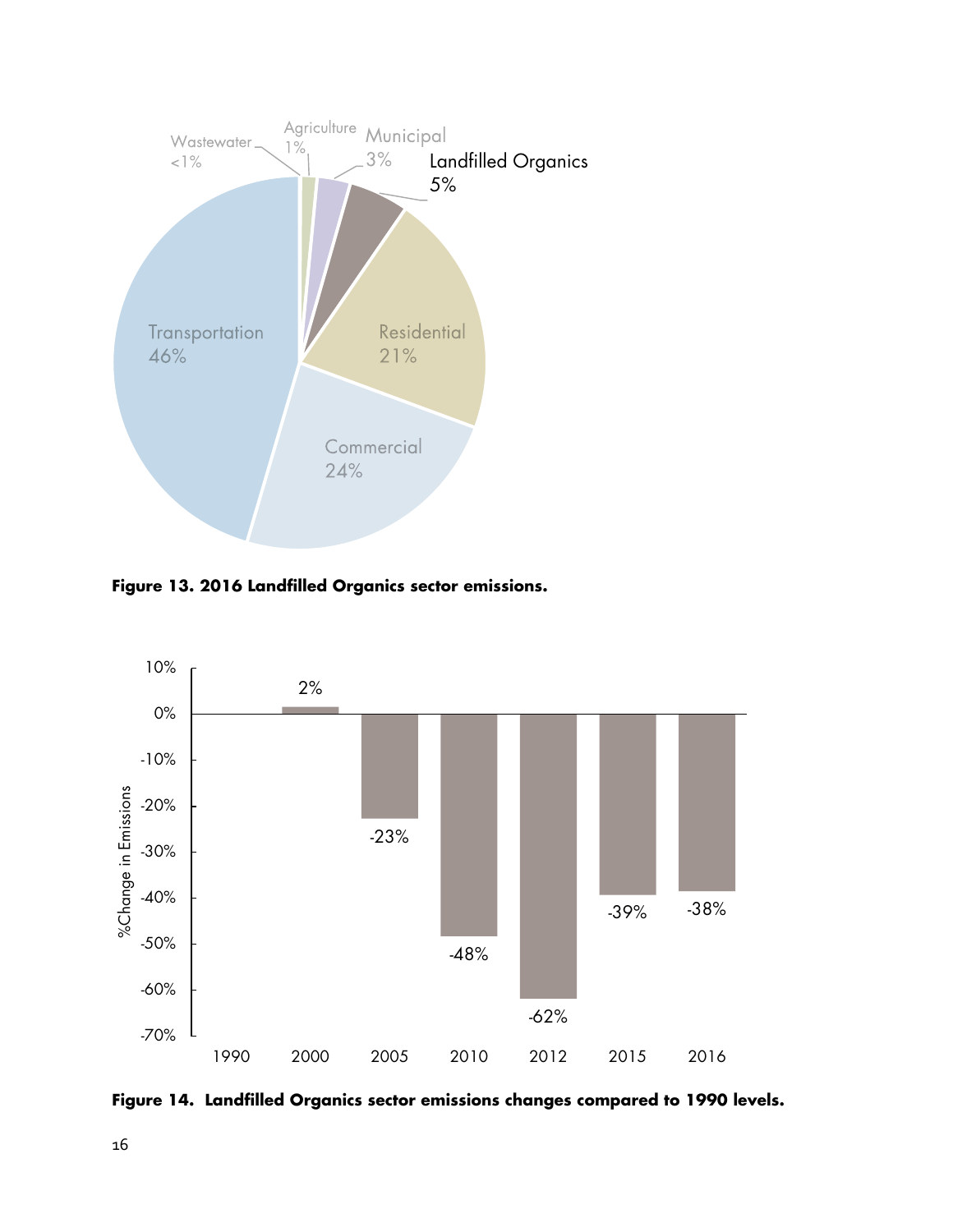### <span id="page-17-0"></span>MUNICIPAL

In 2016, GHG emissions in the Municipal sector, comprised of city-owned buildings (83%) and vehicles<sup>[10](#page-17-1)</sup> (17%) was 161,528 mtCO<sub>2</sub>e, accounting for just under 3% of San Francisco's total emissions (Fig. 15). Emissions from San Francisco's Municipal sector declined 29% below 1990 levels with the steepest declines between 2010 to 2012 due in large part to all city-owned buildings fully sourcing GHG-free electricity<sup>[11](#page-17-2)</sup> generated from San Francisco Public Utilities Commission's Hetch-Hetchy hydropower dam (Fig.16). As a result, natural gas continues to make up nearly 100% of the emissions in the Municipal buildings sub-sector, totaling  $133,812$  mtCO<sub>2</sub>e (Fig. 17).

Municipal buildings emissions increased from  $128,244$  to  $133,812$  mtCO<sub>2</sub>e (a 4% increase) between inventory year 2015 and 2016. Municipal building emissions are driven by natural gas use, and colder weather in 2016 lead to an increase in natural gas use (4.4 %). Nonetheless, many municipal energy efficiency projects, programs, and energy code improvements served to temper steep emissions increases. For example, the City's annual benchmarking report demonstrates that overall city-owned building energy use intensity (EUI)<sup>[12](#page-17-3)</sup> has decreased 15.6 % between 2009 and 2016. In 2013 the Bayview Linda Brooks-Burton Brach Library became LEED-Gold certified and between 2015 and 2016 saw a 10% decline in its EUI. Overall, the City continues to improve its efforts to green municipal buildings with 52 LEED buildings, totaling 7.2 million square feet, certified from 2004 to 2016.

Countering the increase in building emissions, Municipal fleet emissions decreased from 35,870 to  $27,717$  mtCO<sub>2</sub>e between 2015 and 2016. Municipal fleet emissions were driven by gasoline use, which was 54% of the vehicle fleet emissions share (Fig. 18). The roll out of renewable diesel began during FY2016. Looking forward, city fleet emissions are expected to continue declining independent from the amount of fuel consumed due to a complete transition to 100% renewable diesel.

<span id="page-17-1"></span><sup>&</sup>lt;sup>10</sup> Since 2015, city-owned fleet emissions were categorized and tracked within the Municipal sector.

<span id="page-17-2"></span><sup>&</sup>lt;sup>11</sup> City owned buildings have been sourcing hydro power since the 1970's with very little generation coming from carbon intense sources. Starting fiscal year 2011, the SFPUC begun providing power content labels to the CPUC in which all hydro power since has been verified 100% GHG free electric power.

<span id="page-17-3"></span><sup>&</sup>lt;sup>12</sup> 2016 Energy Benchmarking Report San Francisco Municipal Buildings at <http://sfwater.org/modules/showdocument.aspx?documentid=11724>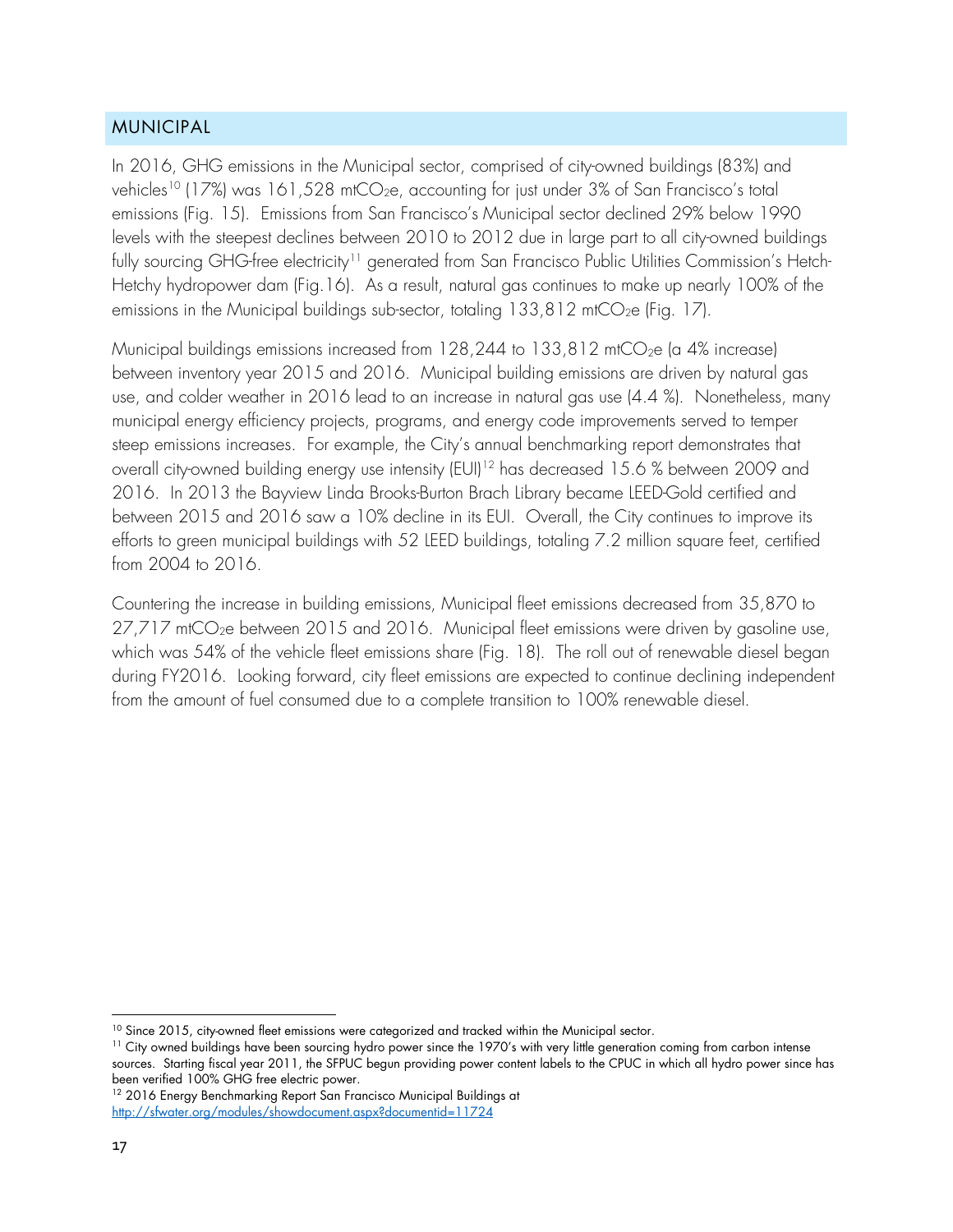

**Figure 15. 2016 Municipal sector emissions.**



**Figure 16. Municipal sector emissions changes compared to 1990 levels.**